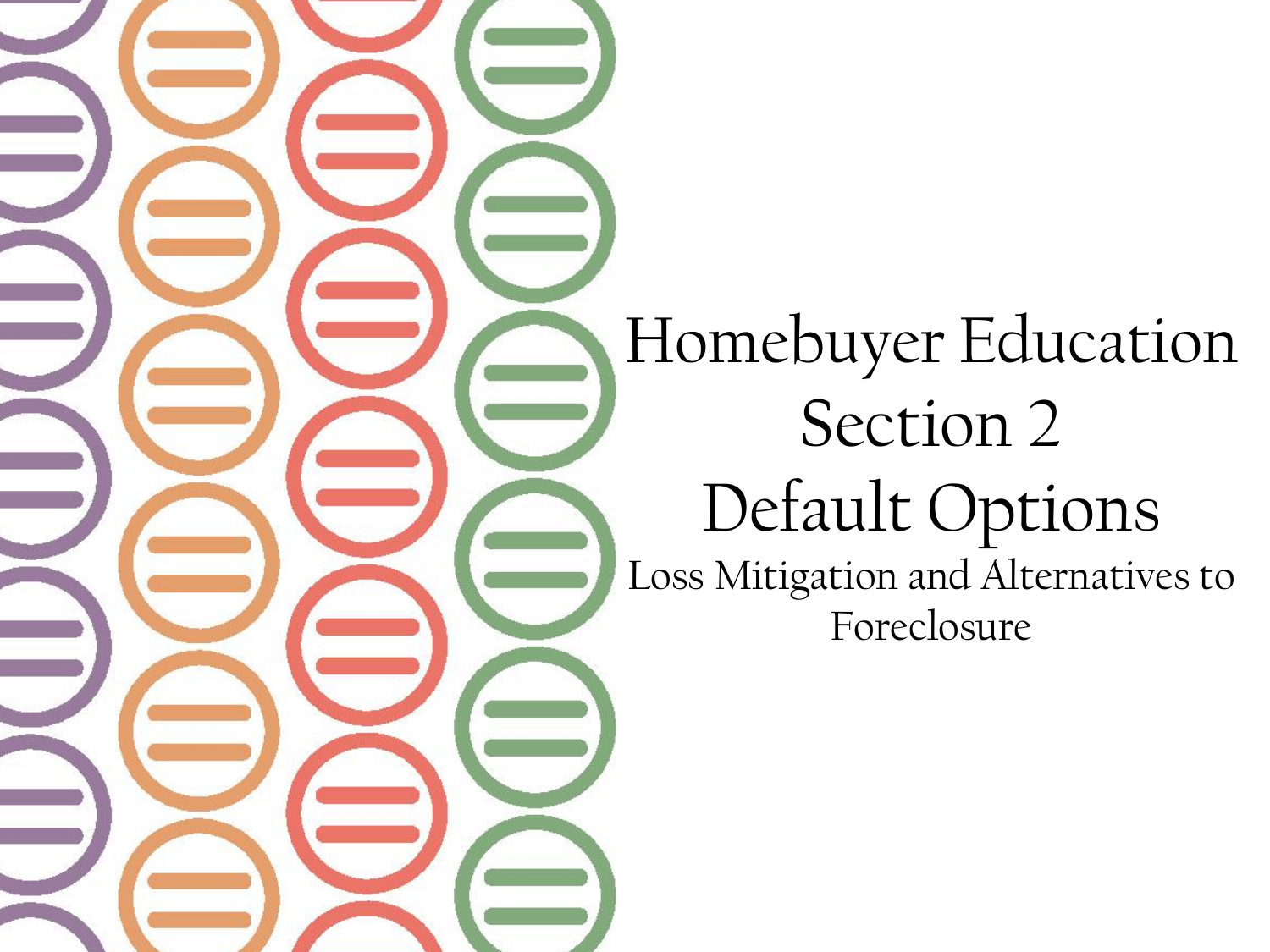

- First review your payment priorities
- Lenders and loan servicers recognize different kinds of payment delinquency
- Lenders will work with distressed delinquents in different ways depending on if it can be reasonably expected that they can return to making timely payments
- Let your lender or loan service know if you have a crisis immediately
- DO NOT AVOID CONTACT
	- Answer all letters and phone calls about your late payments
	- Show you are willing to do the right thing
	- Keep careful records of all calls and copies of all letters
	- Explain to whom you spoke and what was said

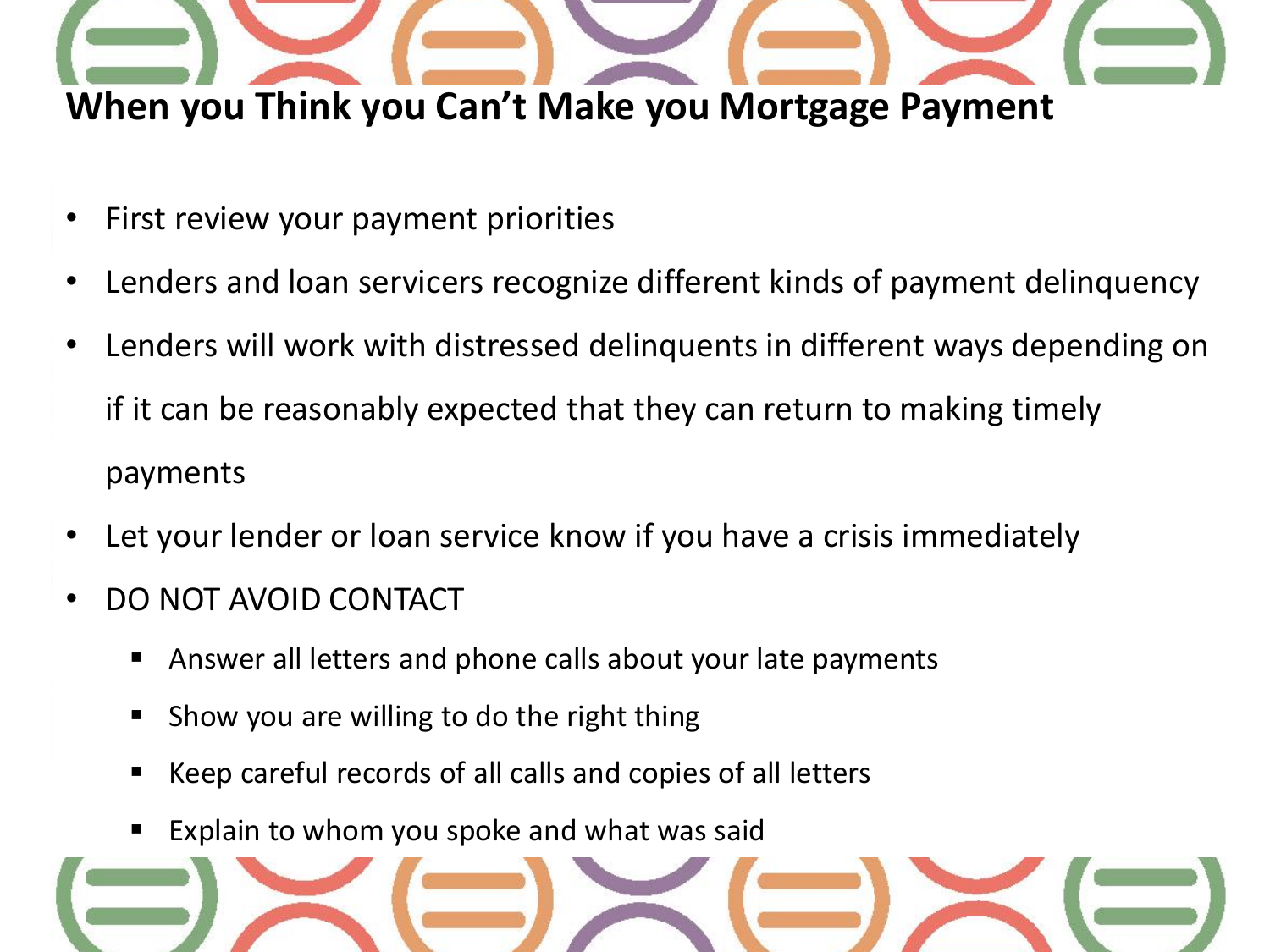

**Understanding what Services are able or not able to do**

- When you cannot make your payment you have a reason or story related to your inability to pay
	- When you contact the loan servicer they may not seem interested in your story
	- Issue is that they cannot make decisions based on stories
	- The criteria doe allowing you to keep your home when you cannot make payments are:

 $\Box$  You have had a decrease in income or an increase in expenses

 $\Box$  Expectations of you returning to making regular payments

 All loss mitigation and foreclosure alternatives are considered based on those criteria

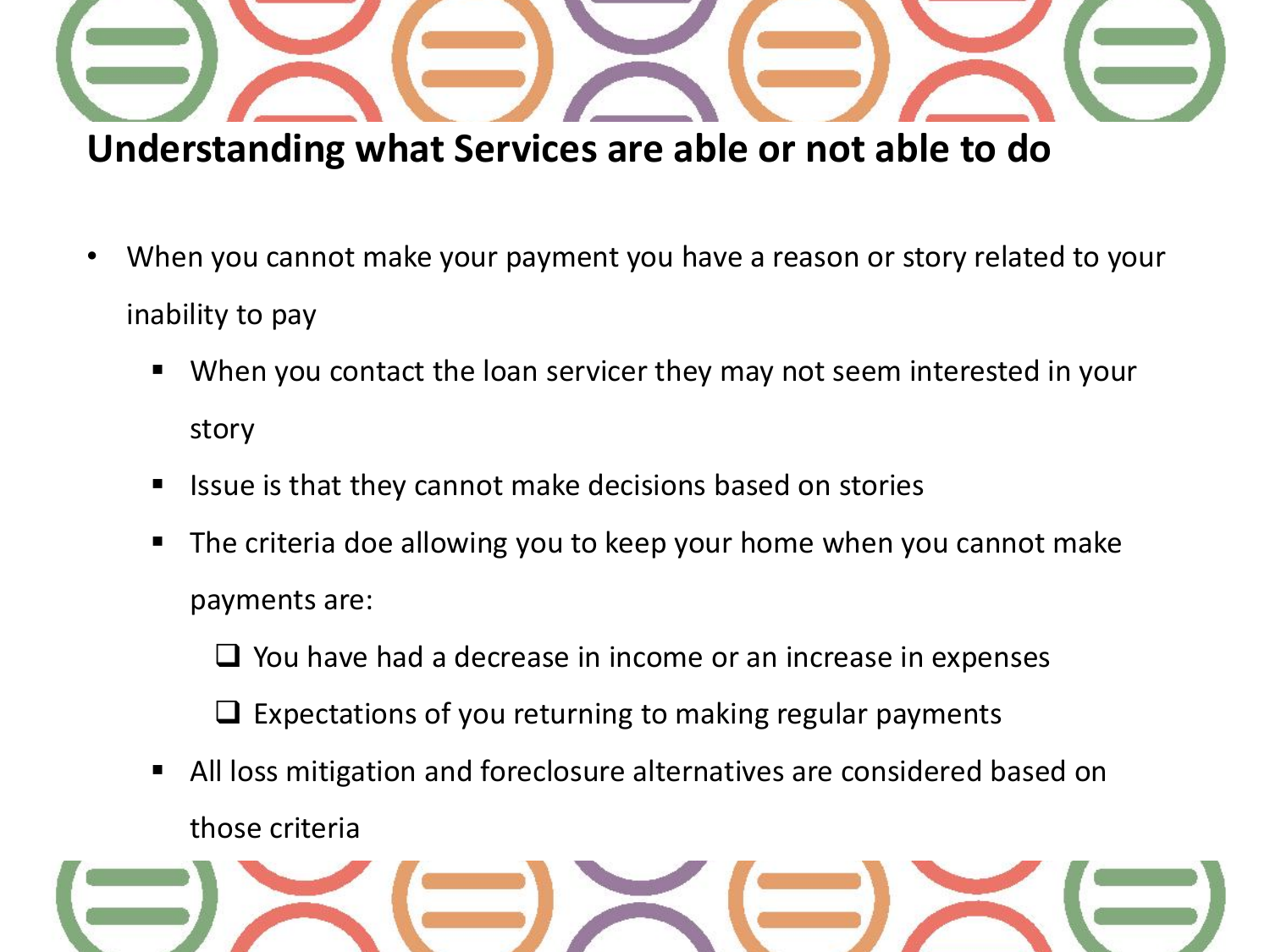

# **Getting help**

- Contracting a professional credit or housing is recommended
	- They are more familiar with the language of servicers
	- The should know the alternatives that are available
- Non-Profit counseling services are highly recommended
	- Services at little to no cost
	- Supposed to have your best interest at mind
	- Not all non-profits are the same
- For-Profit counseling services first priority is to make money
	- Fees are much higher
	- Recommend actions that require fees or refinancing when there are other options available
- Possible sources of credit counseling or assistance with your loan servicer
	- The non-profit agency that helped you buy your home
	- Your local FHA or VA office if you have and FHA or VA loan
	- HUD/FHA Counseling referral number 800-697-6967
	- Fannie Mae Counseling referral number 800-732-6643
	- The National Foundation for Credit Counseling at [www.NFCC.org](http://www.nfcc.org/) or 800-388-2227

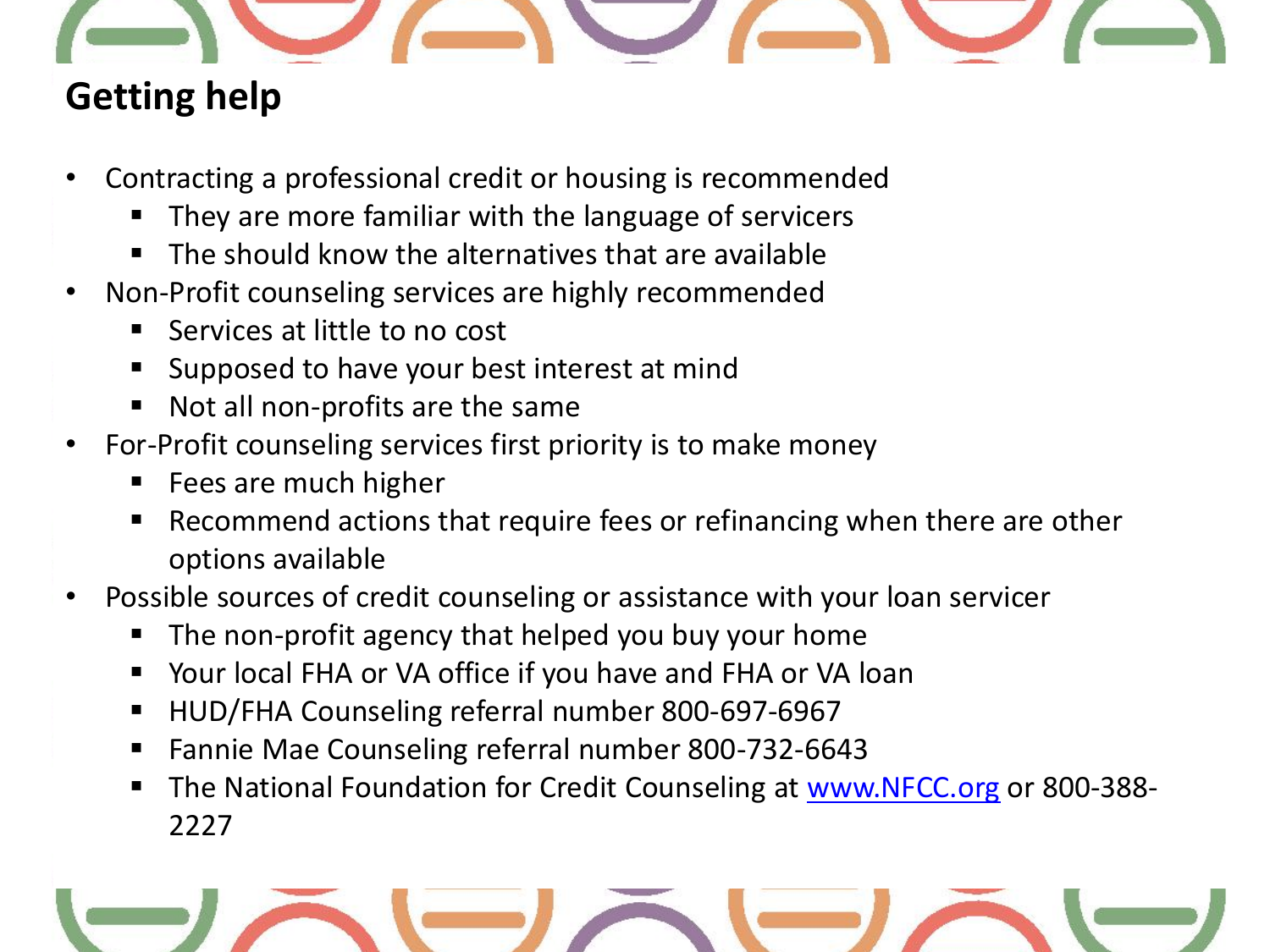

- **To Get Help There Are Things You Must Do**
	- Be honest
	- Be cooperative
	- Accept responsibility for your situation
	- Be willing to make sacrifices and change habits to keep your home
	- Keep your property well maintained so it does not lose value

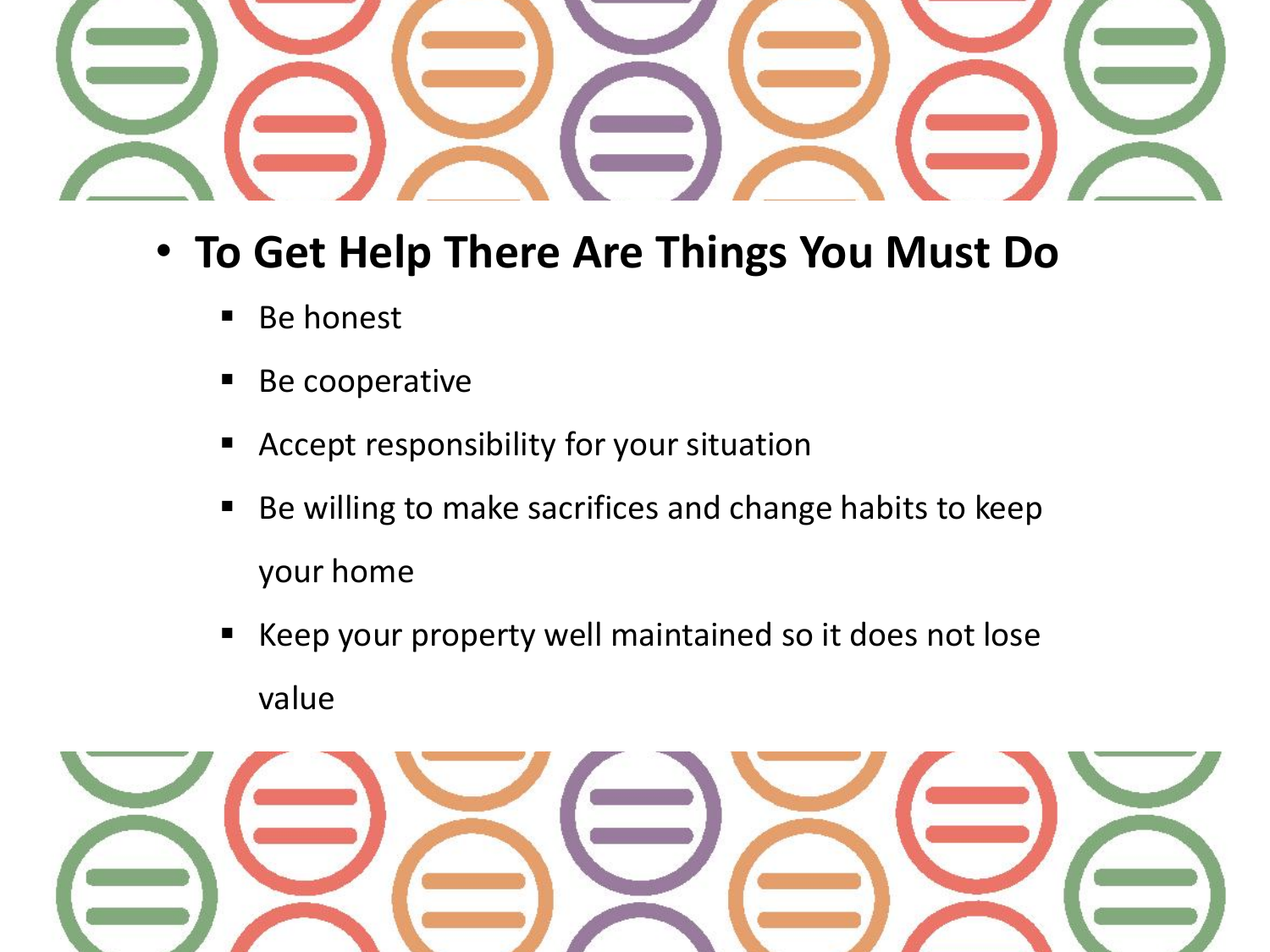## **Loss Mitigations- These Options Allow you to keep your House**

## • **Repayment Plan**

Gives a fixed amount of time to repay amount you are behind. You pay a portion of what is past due with your regular monthly payment also called a work-out agreement

### • **Forbearance Agreement**

Suspends or reduces monthly payments for a period of time. Lender will have you agree to make up the missed payments. Lender may us repayment plan or may add payments on to the end of the loan.

### • **Loan Modification**

Actually rewriting the terms of the loan to make payments easier. Lender might extend length of the mortgage or change interest rate. Done when borrower has sufficient equity to cover what's in arrears. Only done when lender has reason to believe borrower will keep up payments.

#### • **Partial Claim**

Mortgage Insurer avoids a claim by loaning you money to pay insurance company then holds a promissory note for the amount of the advance. Have to prove your financial problems are over or will end soon.

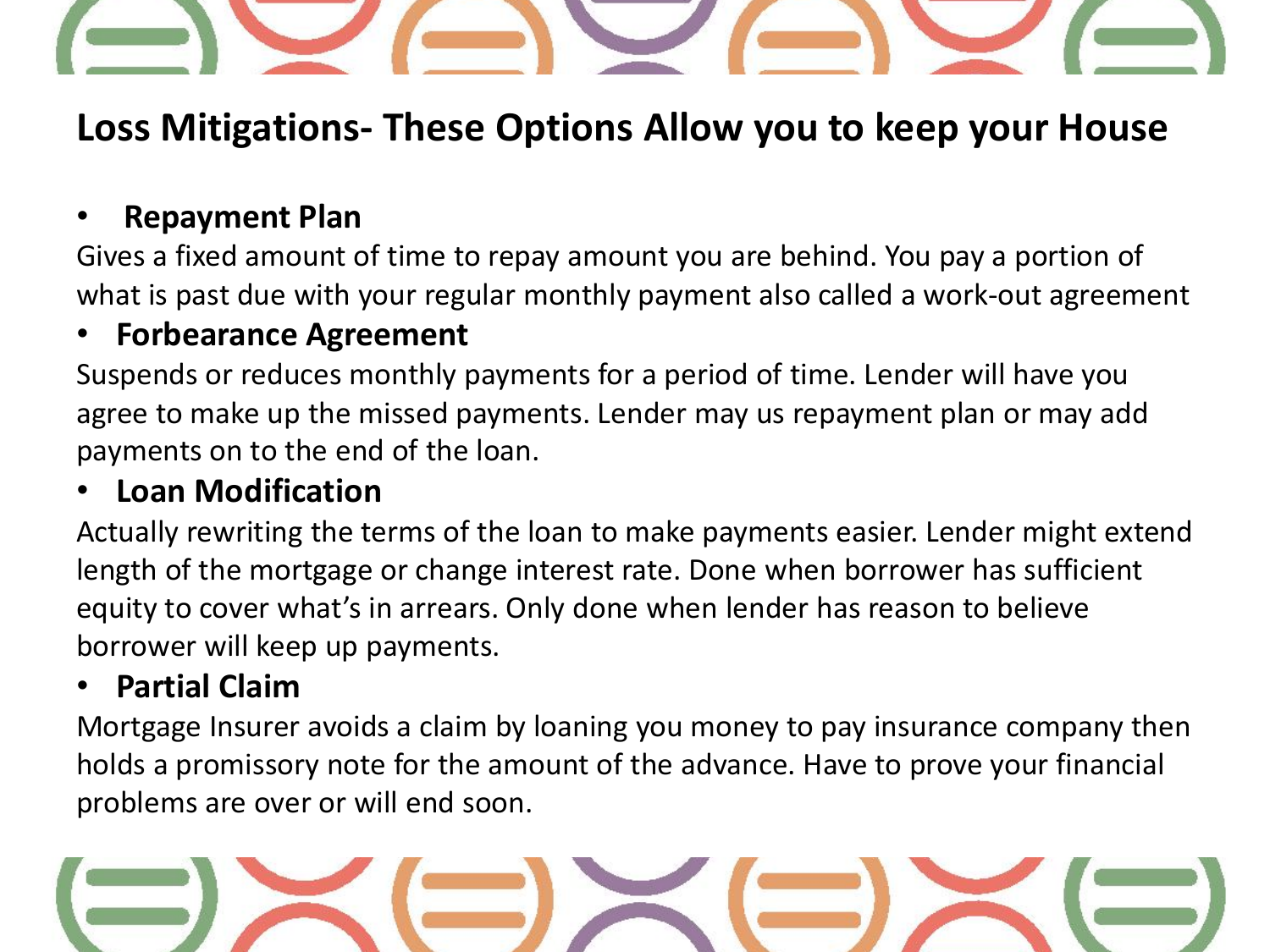

## **Alternatives to Foreclosure (Disposition)- These options mean you lose your home**

- **Pre-foreclosure sale -** Lenders can avoid expense of foreclosure by letting you sell property
	- If it sells more than you owe, you keep the difference
	- If it sells for less than what you owe, they forgive the difference
- **Assumption**  transferring the property and the mortgage to someone else
	- Very rarely happens
	- However, lender may agree to do it to avoid foreclosure costs
- **Deed in lieu -** you voluntarily sign over the deed to the property to the lender
	- This stops foreclosure process
	- Same tax problem as in pre-foreclosure. You may pay income tax on the

forgiven amount of the loan

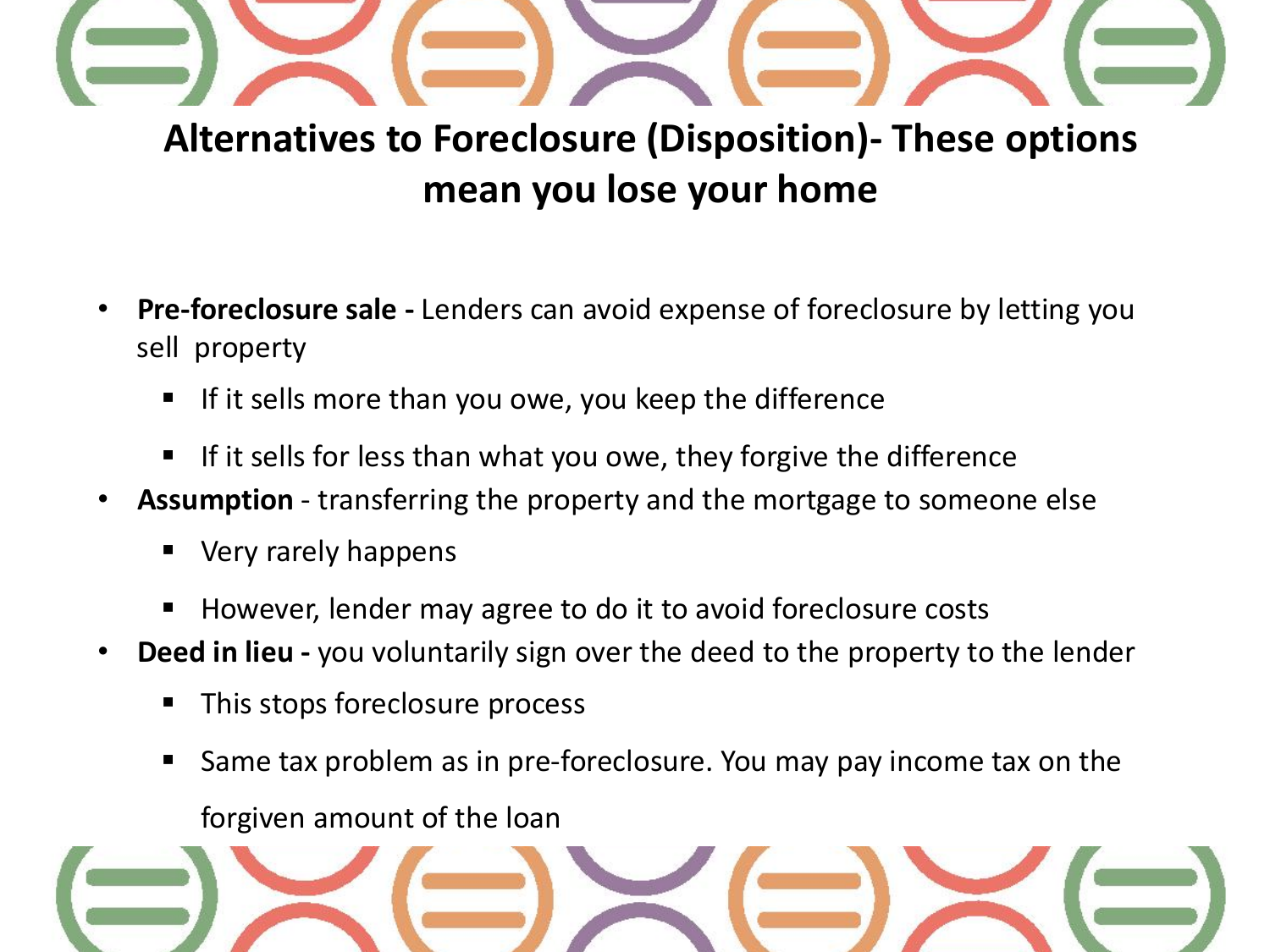

## **Deficiency Judgements**

- Regardless of alternative used, you can be sued for money the lender lost
	- Court can order you to pay difference between what lender got back and the amount of the loan
	- Lenders don't always bother, because lawsuits are expensive
- Reason you should know about deficiency judgment
	- If you negotiate pre-foreclosure sale or deed in lieu of foreclosure
	- Before agreeing to theses options ask the lender
		- $\checkmark$  is the mortgage note going to be cancelled?
		- $\checkmark$  Will then lender waive a deficiency judgment?
		- $\checkmark$  Will lender report the PFS or DI promptly to the credit union?
		- $\checkmark$  How much time will you be given to find a new place and move?